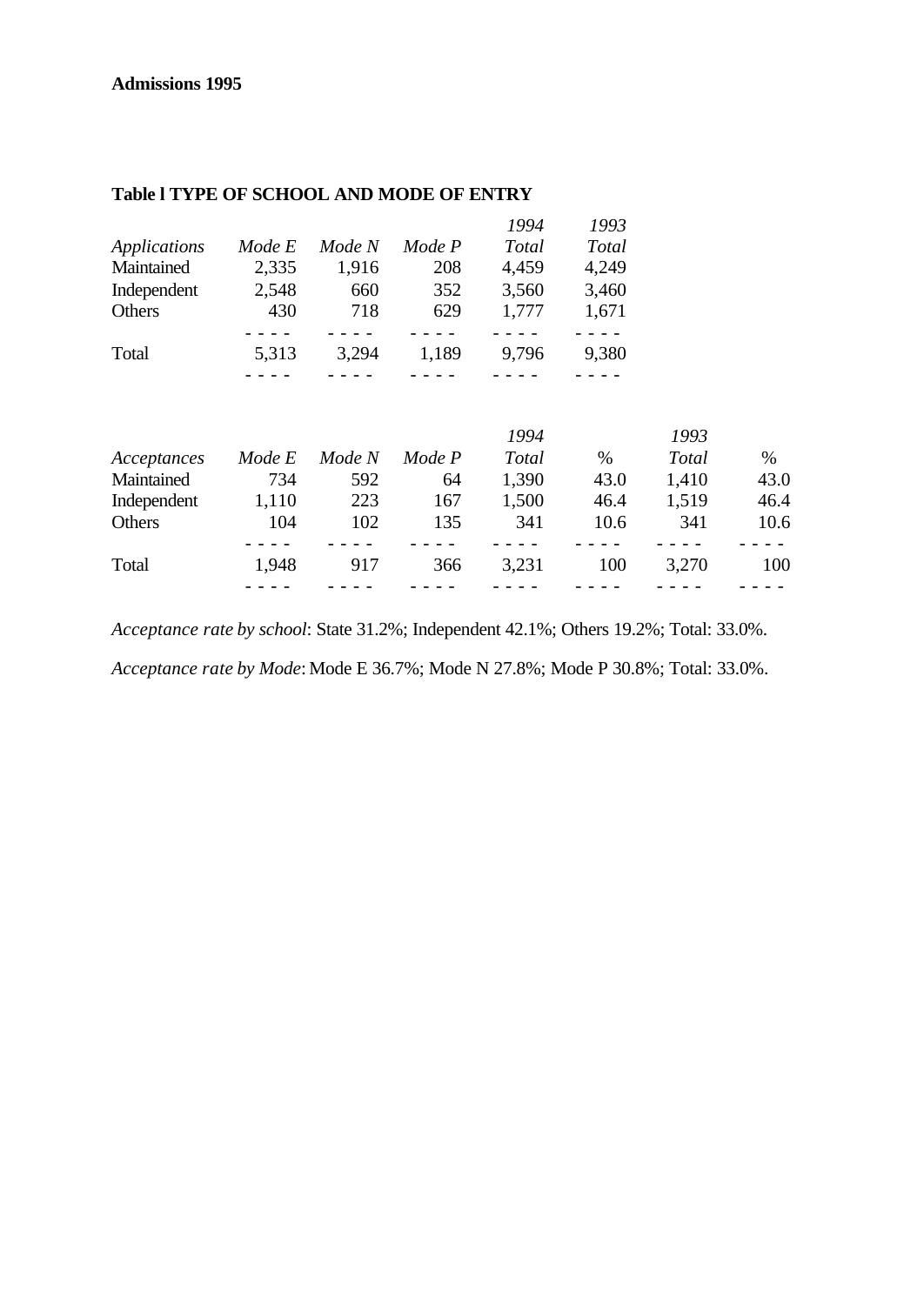# **Table 2 NUMBER AND PERCENTAGE OF APPLICATIONS AND ACCEPTANCES OF CANDIDATES BY REGION OF DOMICILE**

|                                 |                     |      |             |      | Total No. of        |      |
|---------------------------------|---------------------|------|-------------|------|---------------------|------|
|                                 |                     |      |             |      | Candidates accepted |      |
|                                 | <b>Applications</b> |      | Acceptances |      | through UCAS 1993   |      |
| Region of School                | No.                 | $\%$ | No.         | $\%$ | N <sub>O</sub>      | $\%$ |
| North                           | 231                 | 2.4  | 82          | 2.5  | 5,022               | 3.6  |
| North West                      | 945                 | 9.6  | 307         | 9.5  | 13,893              | 9.9  |
| <b>Yorkshire and Humberside</b> | 495                 | 5.1  | 186         | 5.8  | 9,421               | 6.7  |
| <b>East Midlands</b>            | 406                 | 4.1  | 146         | 4.5  | 7,020               | 5.0  |
| <b>West Midlands</b>            | 722                 | 7.4  | 260         | 8.0  | 9,735               | 6.9  |
| East Anglia                     | 326                 | 3.3  | 125         | 3.9  | 4,254               | 3.0  |
| Greater London                  | 1,066               | 10.9 | 386         | 11.9 | 15,780              | 11.2 |
| South East                      | 2,721               | 27.8 | 962         | 29.8 | 27,520              | 19.6 |
| South West                      | 1,049               | 10.7 | 338         | 10.5 | 10,641              | 7.6  |
| Wales                           | 367                 | 3.7  | 116         | 3.6  | 5,974               | 4.2  |
| Scotland                        | 224                 | 2.3  | 73          | 2.3  | 11,757              | 8.4  |
| Northern Ireland                | 144                 | 1.5  | 42          | 1.3  | 6,459               | 4.6  |
| Overseas                        | 1,100               | 11.2 | 208         | 6.4  | 13,013              | 9.3  |
| Total                           | 9,796               | 100  | 3,231       | 100  | 140,489             | 100  |
|                                 |                     |      |             |      |                     |      |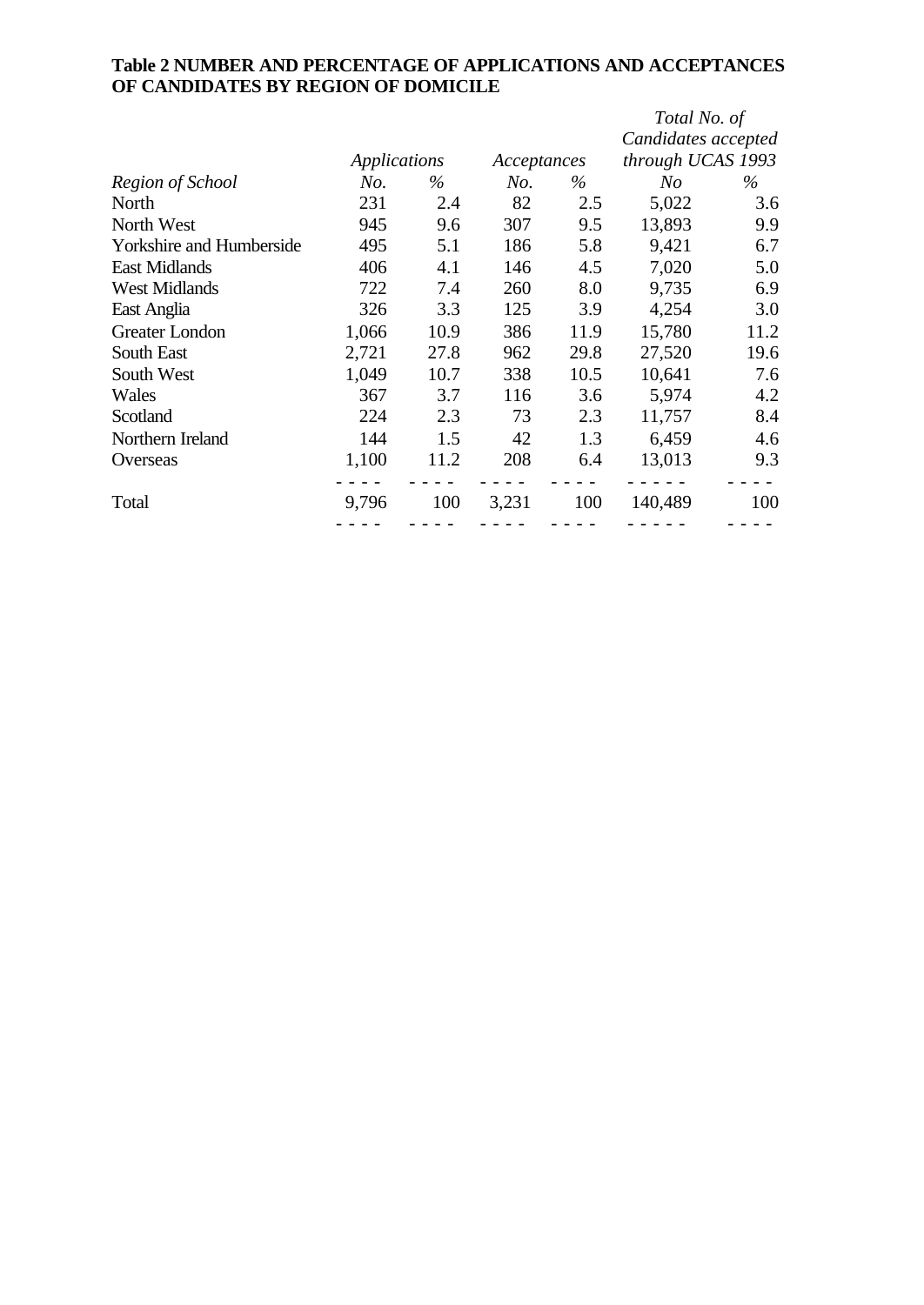#### **Table 3 A-LEVEL SCORES OF MODE P AND MODE N ACCEPTANCES**

|                       | Scores of      | <b>Scores Required</b>    |
|-----------------------|----------------|---------------------------|
| <b>UCAS</b>           | Post-A Level   | by Pre-A Level            |
| <b>Score</b>          | Acceptances    | <b>Mode N</b> Acceptances |
| 30                    | 194            | 141                       |
| 28                    | 45             | 526                       |
| 26                    | 18             | 50                        |
| 24                    | 6              | 4                         |
| 22                    | $\overline{4}$ | $\mathbf{2}$              |
| 20                    | 3              | $\boldsymbol{0}$          |
| 18                    |                | $\mathbf{1}$              |
| 16                    | $\mathbf{1}$   |                           |
| 14                    | $\mathbf{1}$   |                           |
| 12                    | $\mathbf{1}$   |                           |
| 10                    |                |                           |
| Below 10              |                |                           |
|                       |                |                           |
| Total                 | 273            | 724                       |
| 2(EE)                 |                | 26                        |
|                       |                |                           |
|                       | 273            | 750                       |
| Two As                | 12             | 13                        |
|                       |                |                           |
| Total: Post-A         | 285            | 763                       |
| Non GCE Quals./Offers | 81             | 154                       |
|                       |                |                           |
| Total                 | 366            | 917                       |
|                       |                |                           |

Included in the 194 Post-A level Acceptances with a score of 30, are 88 who either took more than 3 A levels or a combination of A and AS Level subjects and achieved a score over 30.

(The A level scoring system is as follows:

A level grade  $A = 10$ ,  $B = 8$ ,  $C = 6$ ,  $D = 4$ ,  $E = 2$ ,

AS level grade  $A = 5$ ,  $B = 4$ ,  $C = 3$ ,  $D = 2$ , and  $E = 1$ .)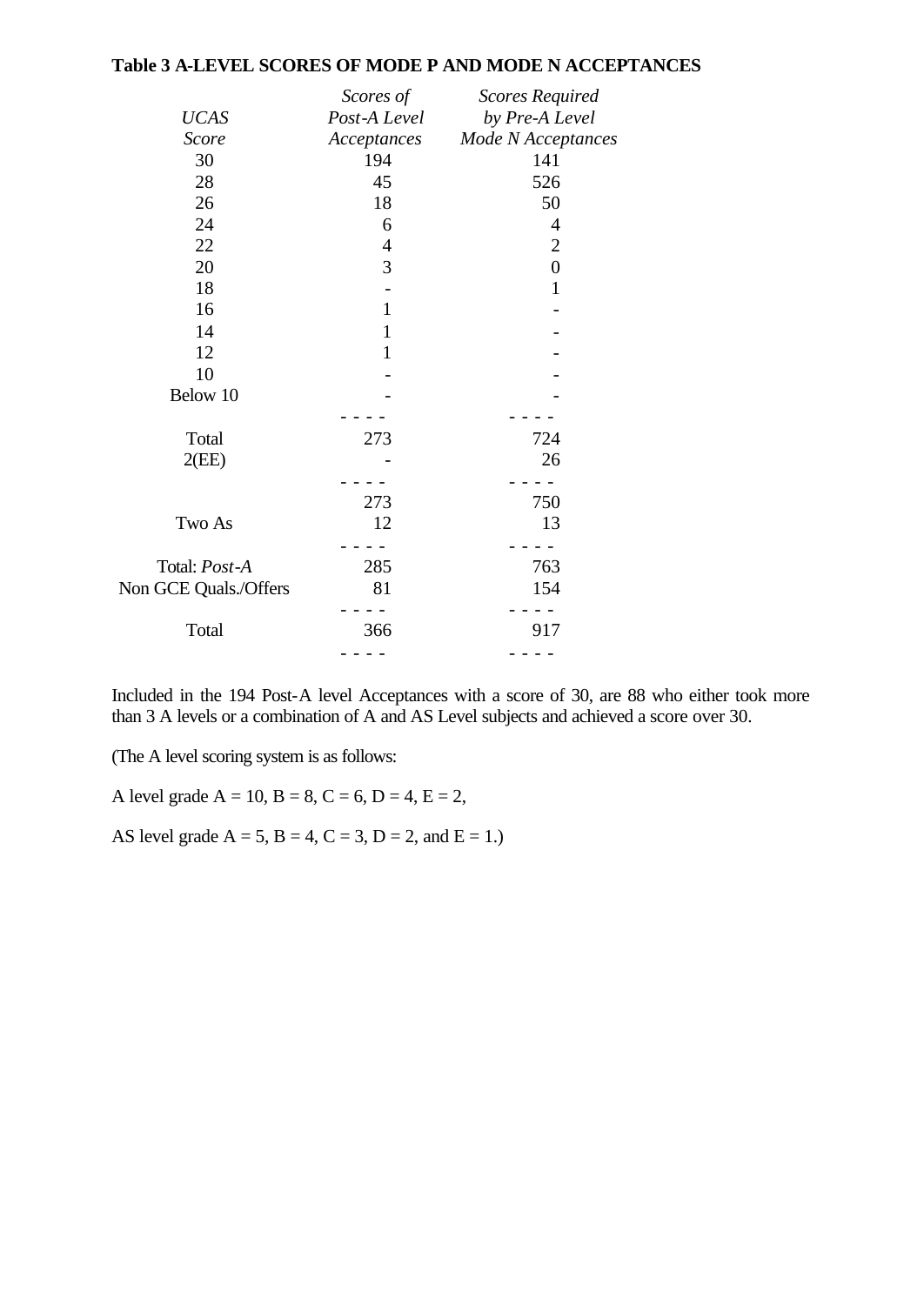#### **Table 3A 1994 ENTRY BY A-LEVEL SCORE**

The table below gives the A-level scores achieved by those students who entered Oxford in October 1994.

2,866 of the new entrants held qualifications in three A-level subjects. 254 had completed their A levels before they applied, the remaining 2,612 gained their places before taking A levels in the summer of 1994.

#### $(A$ -level grades:  $A = 10$ ,  $B = 8$ ,  $C = 6$ ,  $D = 4$ ,  $E = 2$ )

 $(AS-level grades: A = 5, B = 4, C = 3, D = 2, E = 1)$ 

|               | Post-A level |      | Pre-A level |      | Total 1994 intake |      |
|---------------|--------------|------|-------------|------|-------------------|------|
| A-level Score | Total        | $\%$ | Total       | $\%$ | Total             | $\%$ |
| AAA 30        | 169          | 66.5 | 1,671       | 63.9 | 1,840             | 64.2 |
| 28            | 52           | 20.4 | 488         | 18.7 | 540               | 18.8 |
| 26            | 18           | 7.1  | 237         | 9.1  | 255               | 8.9  |
| 24            | 7            | 2.8  | 106         | 4.1  | 113               | 4.0  |
| 22            | 5            | 2.0  | 61          | 2.3  | 66                | 2.3  |
| 20            | 2            | 0.8  | 19          | 0.7  | 21                | 0.7  |
| 18            | 0            |      | 12          |      | 12                |      |
|               |              |      |             |      |                   |      |
| 16            | $\{0\}$      |      | 11          |      | 11                |      |
|               |              |      |             |      |                   |      |
| 14            | $\{0\}$      | 0.4  | $3$ }       | 1.2  | 3                 | 1.1  |
|               |              |      |             |      |                   |      |
| 12            | $\{0\}$      |      |             |      |                   |      |
|               |              |      |             |      |                   |      |
| Below 12      | $1\}$        |      | $3\}$       |      | 4}                |      |
|               | 254          | 100  | 2,612       | 100  | 2,866             | 100  |
|               |              |      |             |      |                   |      |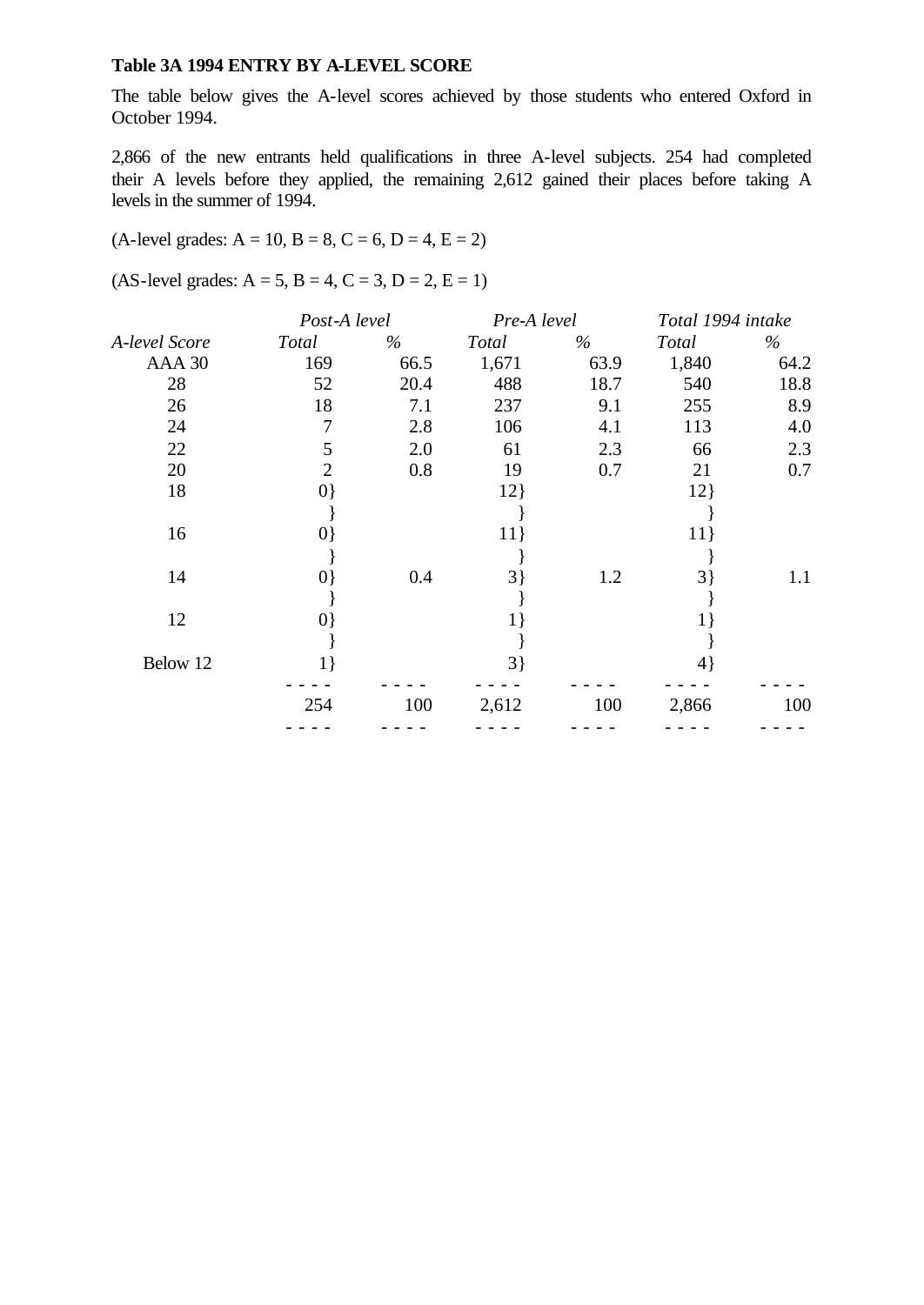## **Table 4 NUMBER AND PERCENTAGE OF ACCEPTANCES BY GCE EXAMINATION BOARD**

|                                        |             |      | Total A level   |      |  |
|----------------------------------------|-------------|------|-----------------|------|--|
|                                        | Acceptances |      | candidates 1995 |      |  |
| <b>Examination Board</b>               | No.         | $\%$ | No.             | $\%$ |  |
| Oxford and Cambridge                   | 652         | 22.6 | 31,804          | 6.0  |  |
| Cambridge                              | 413         | 14.3 | 67,926          | 12.7 |  |
| Oxford                                 | 199         | 6.9  | 38,146          | 7.1  |  |
| London                                 | 685         | 23.7 | 138,787         | 26.0 |  |
| Northern (formerly JMB)                | 602         | 20.8 | 87,972          | 16.5 |  |
| Welsh                                  | 93          | 3.2  | 14,486          | 2.7  |  |
| Associated                             | 245         | 8.5  | 155,325         | 29.1 |  |
|                                        |             |      |                 |      |  |
| Total                                  | 2,889       | 100  | 534,446         | 100  |  |
|                                        |             |      |                 |      |  |
| Scottish<br>Northern Ireland<br>Others | 343         |      |                 |      |  |

In Table 4 one Board is assigned to each candidate. Where candidates have taken A levels with more than one Board, they are assigned to the Board with which they took the majority of their subjects; and if candidates took the same number of A levels with each of several Boards, they are assigned to the Board first named on their form.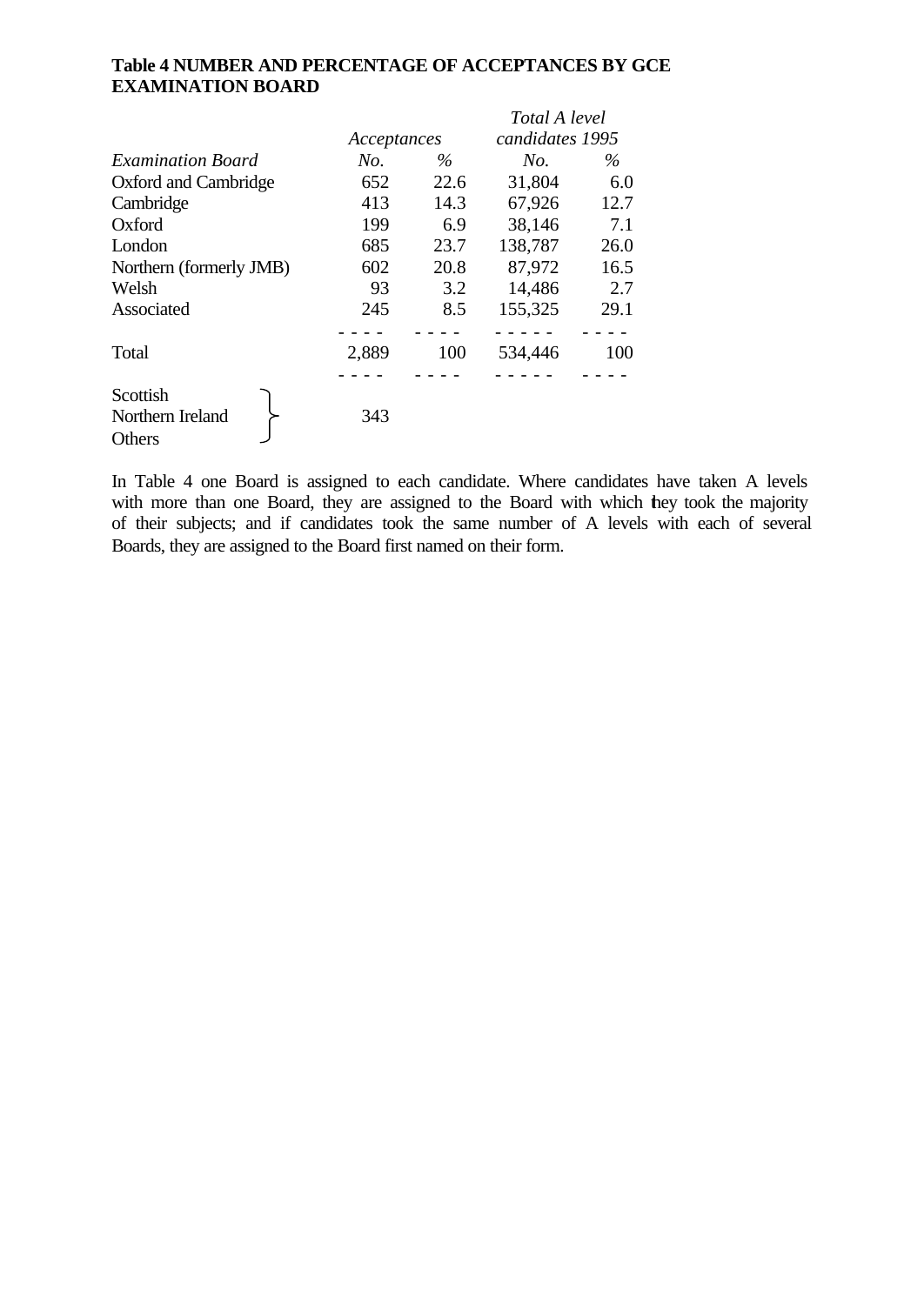# **Table 5 NUMBER OF APPLICATIONS AND ACCEPTANCES BY FACULTY**

|                                         |              |       |             |       | % Places to         |      |
|-----------------------------------------|--------------|-------|-------------|-------|---------------------|------|
|                                         | Applications |       | Acceptances |       | <b>Applications</b> |      |
| Arts                                    | 1994         | 1993  | 1994        | 1993  | 1994                | 1993 |
| Ancient and Modern History              | 55           | 39    | 16          | 19    | 29.1                | 48.7 |
| Archaeology and Anthropology            | 46           | 57    | 17          | 20    | 37.0                | 35.1 |
| Classics                                | 182          | 191   | 119         | 134   | 65.4                | 70.2 |
| Classics and English                    | 26           | 13    | 9           | 7     | 34.6                | 53.9 |
| <b>Classics and Modern Languages</b>    | 35           | 20    | 14          | 13    | 40.0                | 65.0 |
| <b>Economics and Management</b>         | 331          | 289   | 44          | 22    | 13.3                | 7.6  |
| English                                 | 1,041        | 998   | 263         | 268   | 25.3                | 26.9 |
| <b>English and Modern Languages</b>     | 98           | 86    | 24          | 24    | 24.5                | 27.9 |
| European and Middle Eastern Languages   | 17           |       | 7           |       | 41.2                |      |
| Fine Art                                | 140          | 166   | 23          | 22    | 16.4                | 13.3 |
| Geography                               | 272          | 290   | 106         | 109   | 39.0                | 37.6 |
| Law                                     | 944          | 955   | 245         | 266   | 25.9                | 27.9 |
| Law with Law Studies in Europe          | 295          | 222   | 21          | 20    | 7.1                 | 9.0  |
| Mathematics and Philosophy              | 62           | 58    | 27          | 22    | 43.5                | 37.9 |
| Modern History                          | 784          | 759   | 290         | 276   | 37.0                | 36.4 |
| Modern History and Economics            | 47           | 33    | 8           | 10    | 17.0                | 30.3 |
| Modern History and English              | 57           | 80    | 11          | 15    | 19.3                | 18.7 |
| Modern History and Modern Languages     | 89           | 71    | 27          | 31    | 30.3                | 43.7 |
| Modern Languages                        | 459          | 437   | 199         | 208   | 43.4                | 47.6 |
| Music                                   | 118          | 110   | 61          | 54    | 51.7                | 49.1 |
| <b>Oriental Studies</b>                 | 86           | 97    | 43          | 45    | 50.0                | 46.4 |
| Philosophy and Modern Languages         | 66           | 53    | 22          | 20    | 33.3                | 37.7 |
| Philosophy and Theology                 | 80           | 71    | 27          | 27    | 33.7                | 38.0 |
| Physics and Philosophy                  | 41           | 50    | 10          | 18    | 24.4                | 36.0 |
| <b>PPE</b>                              | 996          | 912   | 293         | 299   | 29.4                | 32.8 |
| Theology                                | 65           | 68    | 41          | 44    | 63.1                | 64.7 |
|                                         |              |       |             |       |                     |      |
| <b>Total Arts</b>                       | 6,432        | 6,125 | 1,967       | 1,993 | 30.6                | 32.5 |
|                                         |              |       |             |       |                     |      |
| <b>Sciences</b>                         |              |       |             |       |                     |      |
| Biochemistry                            | 158          | 127   | 96          | 86    | 60.7                | 67.7 |
| <b>Biological Sciences</b>              | 157          | 191   | 96          | 97    | 61.1                | 50.7 |
| Chemistry                               | 299          | 282   | 184         | 185   | 61.5                | 65.6 |
| Computation                             | 40           | 31    | 18          | 13    | 45.0                | 41.9 |
| Earth Sciences (Geology)                | 47           | 45    | 34          | 35    | 72.3                | 77.8 |
| <b>Engineering Science</b>              | 376          | 324   | 122         | 123   | 32.4                | 38.0 |
| <b>Engineering and Computer Science</b> | 71           | 60    | 22          | 25    | 31.0                | 41.7 |
| Engineering, Economics, and Management  | 77           | 106   | 24          | 28    | 31.2                | 26.4 |
| <b>Engineering and Materials</b>        | 17           | 13    | 10          | 8     | 58.8                | 61.5 |
| <b>Experimental Psychology</b>          | 145          | 145   | 41          | 53    | 28.3                | 36.6 |
| Human Sciences                          | 122          | 102   | 43          | 39    | 35.2                | 38.2 |
| Mathematics                             | 447          | 451   | 190         | 207   | 42.5                | 45.9 |
| Mathematics and Computation             | 52           | 73    | 25          | 34    | 48.1                | 46.6 |
| Medicine                                | 679          | 639   | 99          | 97    | 14.6                | 15.2 |
| Metallurgy and MEM                      | 28           | 34    | 21          | 29    | 75.0                | 85.3 |
| Physics                                 | 431          | 454   | 183         | 169   | 42.5                | 37.2 |
| Physiological Sciences                  | 37           | 26    | 14          | 13    | 37.8                | 50.0 |
| <b>PPP</b>                              | 181          |       |             |       | 23.2                |      |
|                                         |              | 152   | 42          | 42    |                     | 27.6 |
| <b>Total Sciences</b>                   | 3,364        | 3,255 | 1,264       | 1,283 | 37.6                | 39.4 |
|                                         |              |       |             |       |                     |      |
| Total                                   | 9,796        | 9,380 | 3,231       | 3,276 | 33.0                | 34.9 |
|                                         |              |       |             |       |                     |      |
|                                         |              |       |             |       |                     |      |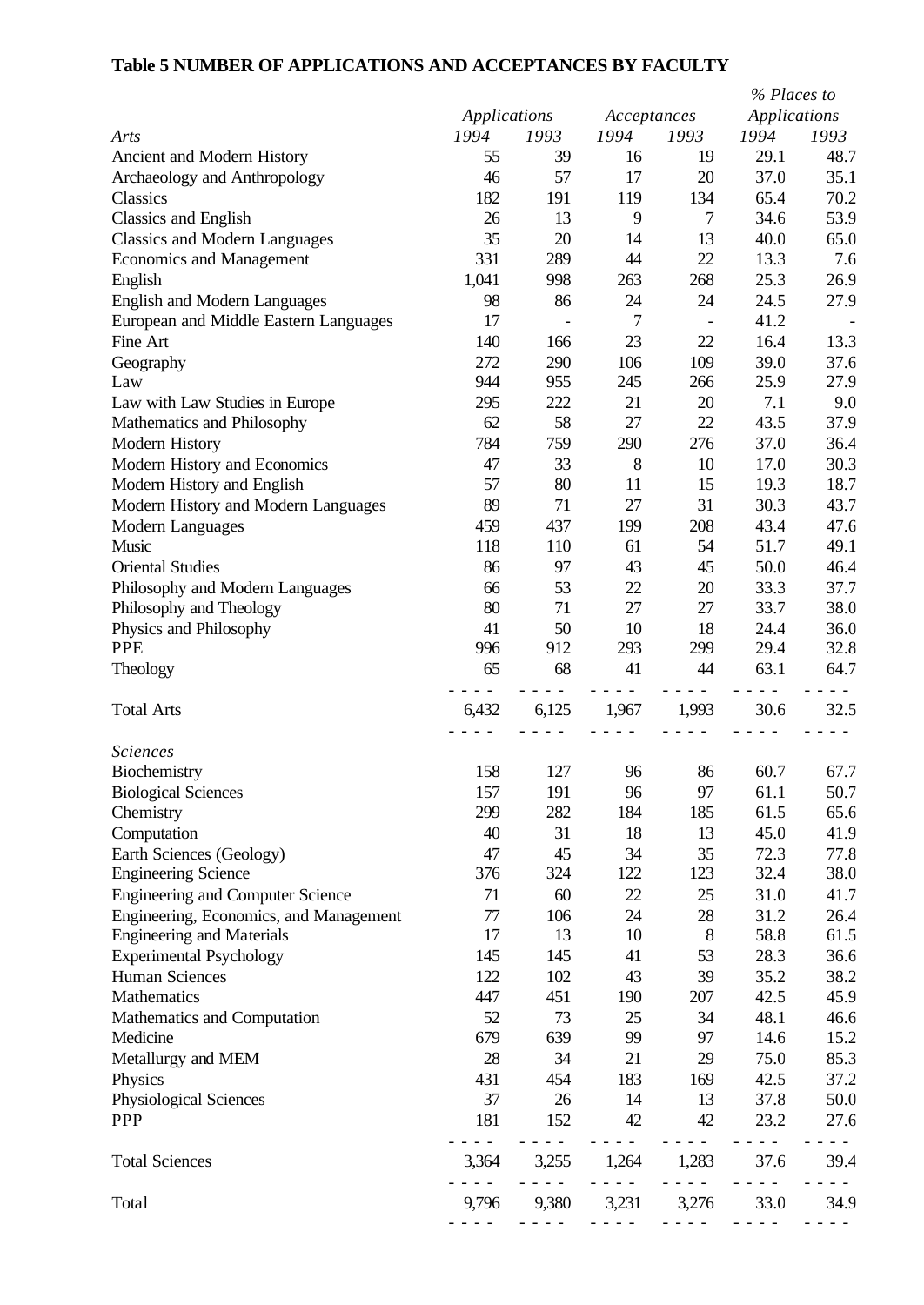#### **Table 6 ACCEPTANCES BY COLLEGE CHOICE**

|               | Mode E |        | Mode N |             | Mode P |        | Total |        |
|---------------|--------|--------|--------|-------------|--------|--------|-------|--------|
| Accepted by   | Male   | Female |        | Male Female | Male   | Female | Male  | Female |
| First choice  | 1,011  | 632    | 358    | 389         | 181    | 131    | 1,550 | 1,152  |
| Second choice | 96     | 42     | 37     | 38          |        | 6      | 140   | 86     |
| Third choice  | 31     | 19     | 19     | 14          | 8      | 2      | 58    | 35     |
| Other         | 69     | 48     | 28     | 34          | 17     | 14     | 114   | 96     |
|               | 1,207  | 741    | 442    | 475         | 213    | 153    | 1,862 | 1,369  |
| Total         | 1,948  |        | 917    |             | 366    |        | 3,231 |        |
|               |        |        |        |             |        |        |       |        |

Candidates are given the opportunity of applying to Oxford without having to name three colleges. A total of 827 candidates submitted completely open applications, whilst 2,664 named one college, and 2,262 named two colleges. The missing colleges were allocated by the Admissions Office computer which took into account the application patterns produced by the candidates who had named colleges. 108 of the 827 who submitted completely open applications gained places, which is an acceptance rate of 13.1 per cent. All colleges except one were allocated open application candidates; 6 were allocated fewer than 10, 15 were allocated more than 20 with one college receiving 112 allocated candidates and another 87.